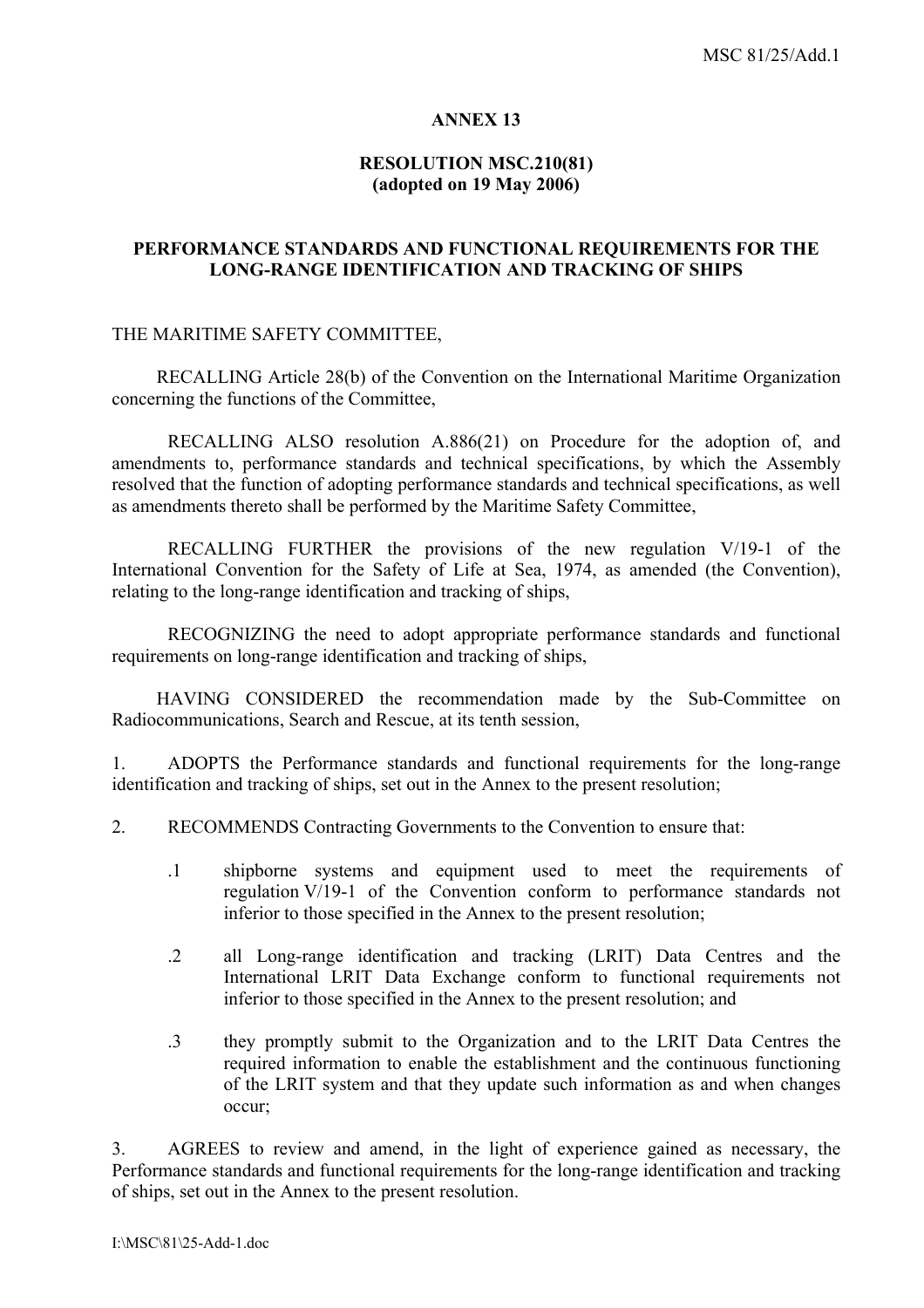MSC 81/25/Add.1 ANNEX 13 Page 2

#### ANNEX

### **PERFORMANCE STANDARDS AND FUNCTIONAL REQUIREMENTS FOR THE LONG-RANGE IDENTIFICATION AND TRACKING OF SHIPS**

### **1 Overview**

1.1 The Long-Range Identification and Tracking (LRIT) system provides for the global identification and tracking of ships.

1.2 The LRIT system consists of the shipborne LRIT information transmitting equipment, the Communication Service Provider(s), the Application Service Provider(s), the LRIT Data Centre(s), including any related Vessel Monitoring System(s), the LRIT Data Distribution Plan and the International LRIT Data Exchange. Certain aspects of the performance of the LRIT system are reviewed or audited by an LRIT Co-ordinator acting on behalf of all Contracting Governments. Figure 1 provides an illustration of the LRIT system architecture.

#### **FIGURE 1**

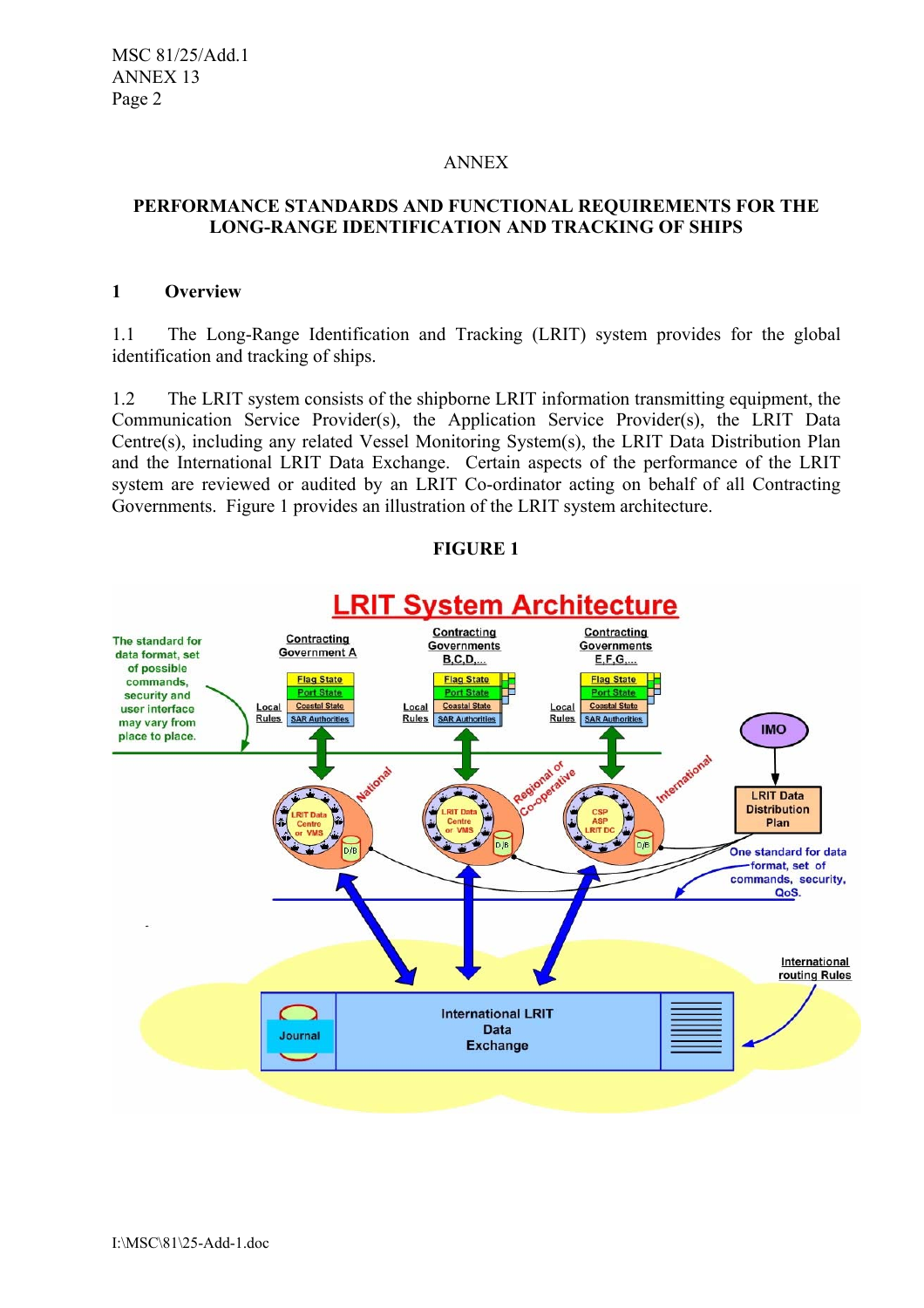1.3 LRIT information is provided to Contracting Governments and Search and rescue services<sup>1</sup> entitled to receive the information, upon request, through a system of National, Regional, Co-operative and International LRIT Data Centres, using where necessary, the LRIT International Data Exchange.

1.4 Each Administration should provide to the LRIT Data Centre it has selected, a list of the ships entitled to fly its flag, which are required to transmit LRIT information, together with other salient details and should update, without undue delay, such lists as and when changes occur. Ships should only transmit the LRIT information to the LRIT Data Centre selected by their Administration.

1.5 The obligations of ships to transmit LRIT information and the rights and obligations of Contracting Governments and of Search and rescue services to receive LRIT information are established in regulation V/19-1 of the 1974 SOLAS Convention.

## **2 Definitions**

- 2.1 Unless expressly provided otherwise:
	- .1 *Convention* means the International Convention for the Safety of Life at Sea, 1974, as amended.
	- .2 *Regulation* means a regulation of the Convention.
	- .3 *Chapter* means a chapter of the Convention.
	- .4 *LRIT Data User* means a Contracting Government or a Search and rescue service which opts to receive the LRIT information it is entitled to.
	- .5 *Committee* means the Maritime Safety Committee.
	- .6 *High-speed craft* means a craft as defined in regulation X/1.3.
	- .7 *Mobile offshore drilling unit* means a mobile offshore drilling unit as defined in regulation XI-2/1.1.5.
	- .8 *Organization* means the International Maritime Organization.
	- .9 *Vessel Monitoring System* means a system established by a Contracting Government or a group of Contracting Governments to monitor the movements of the ships entitled to fly its or their flag. A Vessel Monitoring System may also collect from the ships information specified by the Contracting Government(s) which has established it.
	- .10 *LRIT information* means the information specified in regulation V/19-1.5.

 $\frac{1}{1}$  The term *search and rescue service* is defined in SOLAS regulation V/2.5 (see amendments to chapter V adopted on 20 May 2004, under cover of resolution MSC.153(78), which will enter into force on 1 July 2006).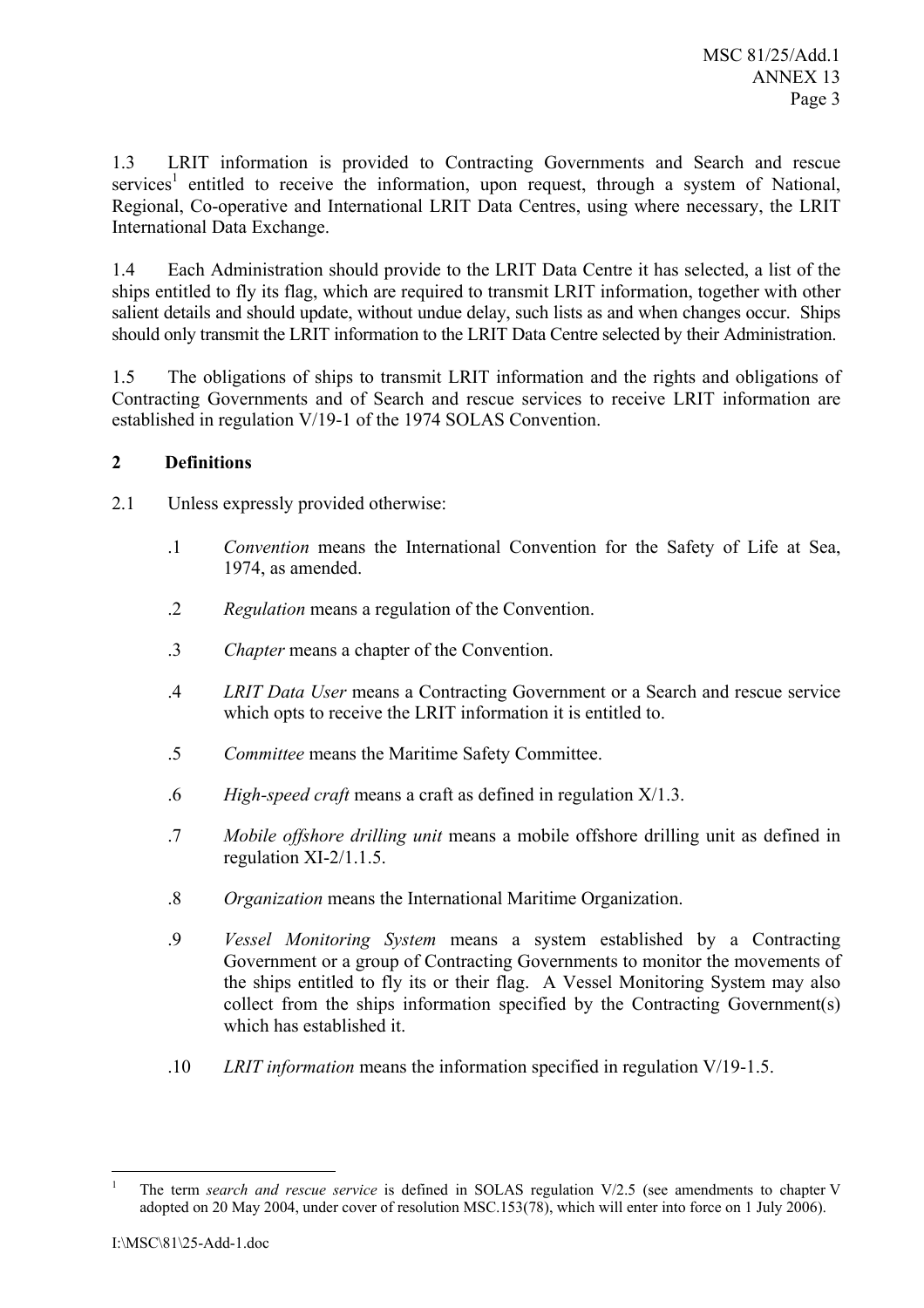2.2 The term "ship", when used in the present Performance standards and functional requirements for long-range identification and tracking of ships (the Performance standards), includes mobile offshore drilling units and high-speed craft as specified in regulation V/19-1.4.1 and means a ship which is required to transmit LRIT information.

2.3 Terms not otherwise defined should have the same meaning as the meaning attributed to them in the Convention.

## **3 General provisions**

3.1 It should be noted that regulation V/19-1.1 provides that:

*Nothing in this regulation or the provisions performance standards and functional requirements adopted by the Organization in relation to the long-range identification and tracking of ships shall prejudice the rights, jurisdiction or obligations of States under international law, in particular, the legal regimes of the high seas, the exclusive economic zone, the contiguous zone, the territorial seas or the straits used for international navigation and archipelagic sea lanes.* 

3.2 In operating the LRIT system, recognition should be given to international conventions, agreements, rules or standards that provide for the protection of navigational information.

3.3 The present Performance standards should always be read together with regulation V/19-1.

## **4 Shipborne equipment**

4.1 In addition to the general requirements contained in Assembly resolution A.694(17) on Recommendations on general requirements for shipborne radio equipment forming part of the global maritime distress and safety system (GMDSS) and for electronic navigational aids, the shipborne equipment should comply with the following minimum requirements:

- .1 be capable of automatically and without human intervention on board the ship transmitting the ship's LRIT information at 6-hour intervals to an LRIT Data Centre;
- .2 be capable of being configured remotely to transmit LRIT information at variable intervals;
- .3 be capable of transmitting LRIT information following receipt of polling commands;
- .4 interface directly to the shipborne global navigation satellite system equipment, or have internal positioning capability;
- $\sim$  5 be supplied with energy from the main and emergency source of electrical power<sup>2;</sup> and

 $\overline{c}$ 2 This provision should not apply to ships using for the transmission of LRIT information any of the radio communication equipment provided for compliance with the provisions of chapter IV. In such cases, the shipborne equipment should be provided with sources of energy as specified in regulation IV/13.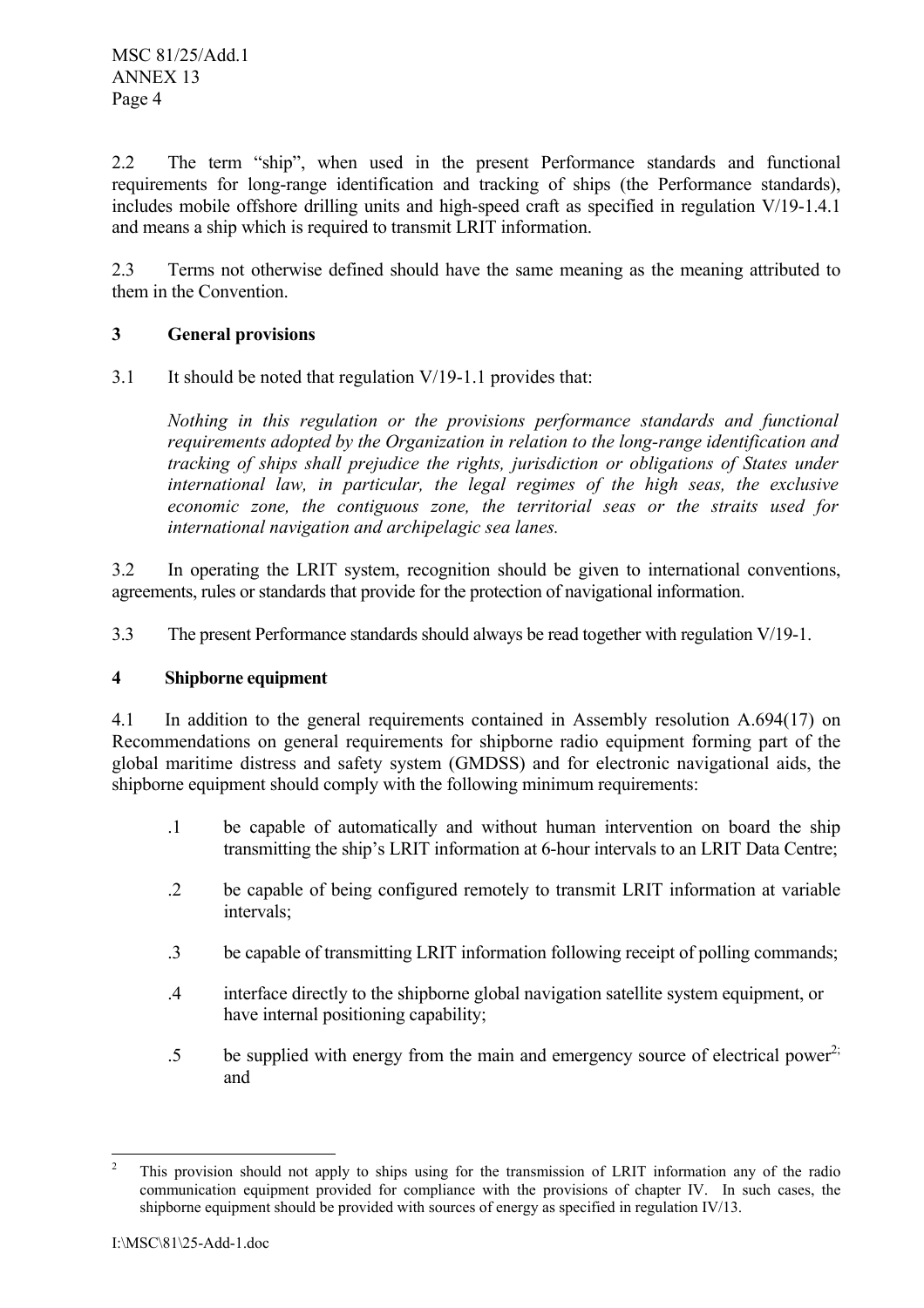.6 be tested for electromagnetic compatibility taking into account the recommendations<sup>3</sup> developed by the Organization.

4.2 In addition to the provisions specified in paragraph 4.1 above, the shipborne equipment should provide the functionality specified in table 1.

### **TABLE 1**

#### **DATA TO BE TRANSMITTED FROM THE SHIPBORNE EQUIPMENT**

| Parameter                         | <b>Comments</b>                                                                                                                                                                                                                                                                                                                                 |
|-----------------------------------|-------------------------------------------------------------------------------------------------------------------------------------------------------------------------------------------------------------------------------------------------------------------------------------------------------------------------------------------------|
| Shipborne equipment<br>Identifier | The identifier used by the shipborne equipment.                                                                                                                                                                                                                                                                                                 |
| Positional data                   | The GNSS position (latitude and longitude) of the ship (based on the WGS84<br>datum).                                                                                                                                                                                                                                                           |
|                                   | <i>Position:</i> The equipment should be capable of transmitting the GNSS position<br>(latitude and longitude) of the ship (based on WGS84 datum) as prescribed by<br>regulation V/19-1, without human interaction on board the ship.                                                                                                           |
|                                   | <i>On-demand</i> <sup>(1)</sup> position reports: The equipment should be capable of responding<br>to a request to transmit LRIT information on demand without human interaction<br>onboard the ship, irrespective of where the ship is located.                                                                                                |
|                                   | <i>Pre-scheduled</i> <sup>(2)</sup> position reports: The equipment should be capable of being<br>remotely configured to transmit LRIT information at intervals ranging from<br>a minimum of 15 min to periods of 6 h to the LRIT Data Centre,<br>irrespective of where the ship is located and without human interaction on<br>board the ship. |
| Time Stamp 1                      | The date and time $^{(3)}$ associated with the GNSS position.<br>The equipment should be capable of transmitting the time <sup>(3)</sup> associated with the<br>GNSS position with each transmission of LRIT information.                                                                                                                       |
| Notes:                            | (1)<br>On-demand position reports means transmission of LRIT information as a result of<br>either receipt of polling command or of remote configuration of the equipment so<br>as to transmit at interval other than the preset ones.                                                                                                           |

(2) *Pre-scheduled position reports* means transmission of LRIT information at the preset transmit intervals.

(3) All times should be indicated as Universal Co-ordinated Time (UTC).

4.3 The shipborne equipment should transmit the LRIT information using a communication system which provides coverage in all areas where the ship operates.

 3 Refer to the Assembly resolution A.813(19) on General requirements for electromagnetic compatibility of all electrical and electronic ship's equipment.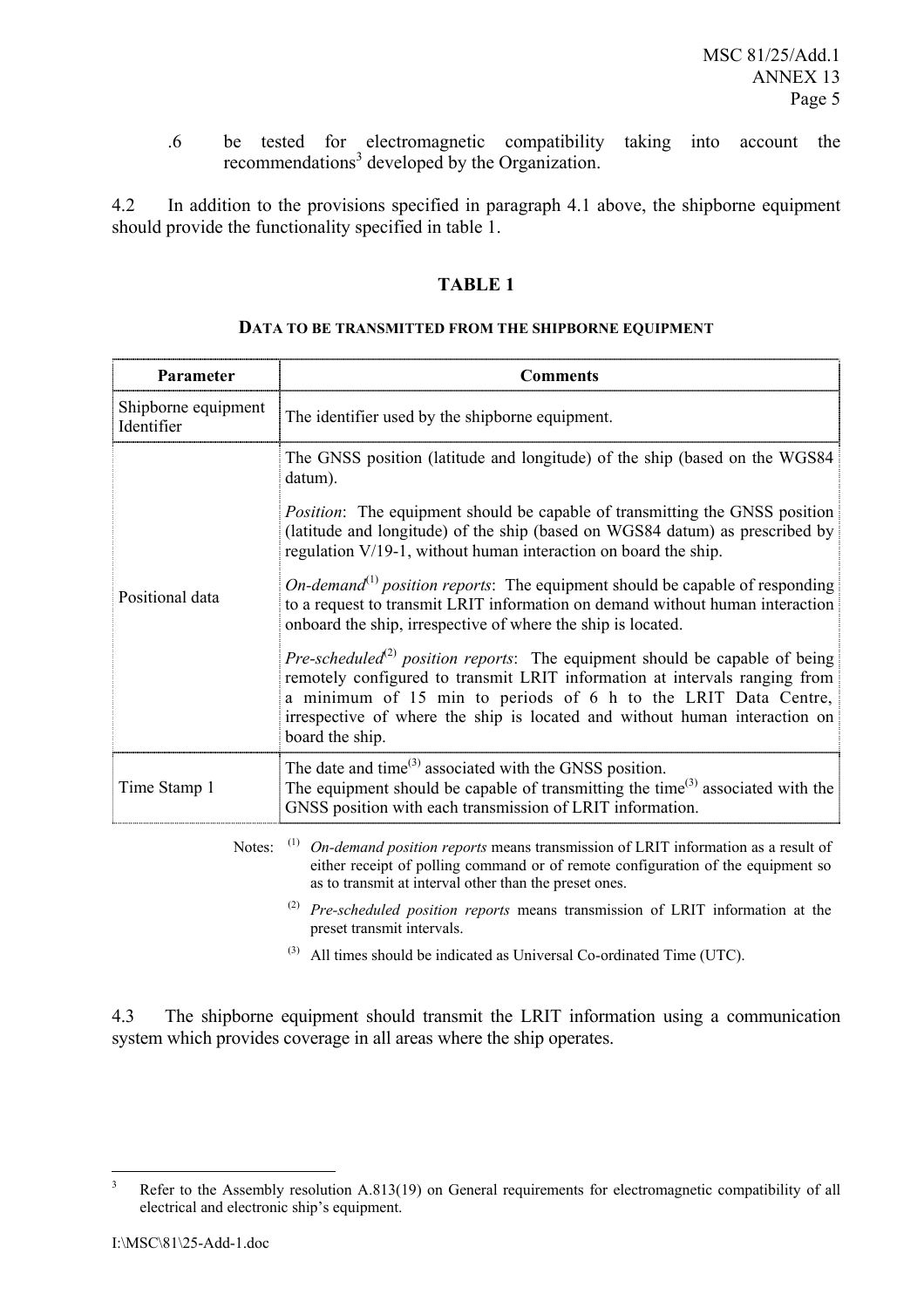MSC 81/25/Add.1 ANNEX 13 Page 6

4.4 The shipborne equipment should be set to automatically transmit the ship's LRIT information at 6-hour intervals to the LRIT Data Centre identified by the Administration, unless the LRIT Data User requesting the provision of LRIT information specifies a more frequent transmission interval.

## **5 Application Service Providers**

- 5.1 Application Services Provider(s) (ASPs) providing services to:
	- .1 a National LRIT Data Centre, should be recognized by the Contracting Government establishing the centre;
	- .2 a Regional or a Co-operative LRIT Data Centre, should be recognized by the Contracting Governments establishing the centre. In such a case, the arrangements for recognizing the ASPs should be agreed amongst the Contracting Governments establishing the centre; and
	- .3 an International LRIT Data Centre, should be recognized by the Committee.

5.2 Contracting Governments should provide to the Organization a list with the names and contact details of the ASPs they recognize together with any associated conditions of recognition and thereafter should, without undue delay, update the Organization as changes occur.

5.3 An ASP function should:

- .1 provide a communication protocol interface between the Communication Service Providers and the LRIT Data Centre to enable the following minimum functionality:
	- .1 remote integration of the shipborne equipment into an LRIT Data Centre;
	- .2 automatic configuration of transmission of LRIT information;
	- .3 automatic modification of the interval of transmission of LRIT information;
	- .4 automatic suspension of transmission of LRIT information;
	- .5 on demand transmission of LRIT information; and
	- .6 automatic recovery and management of transmission of LRIT information;
- .2 provide an integrated transaction management system for the monitoring of LRIT information throughput and routeing; and
- .3 ensure that LRIT information is collected, stored and routed in a reliable and secure manner.

5.4 The ASP where used should add the data identified in table 2 to each transmission of LRIT information: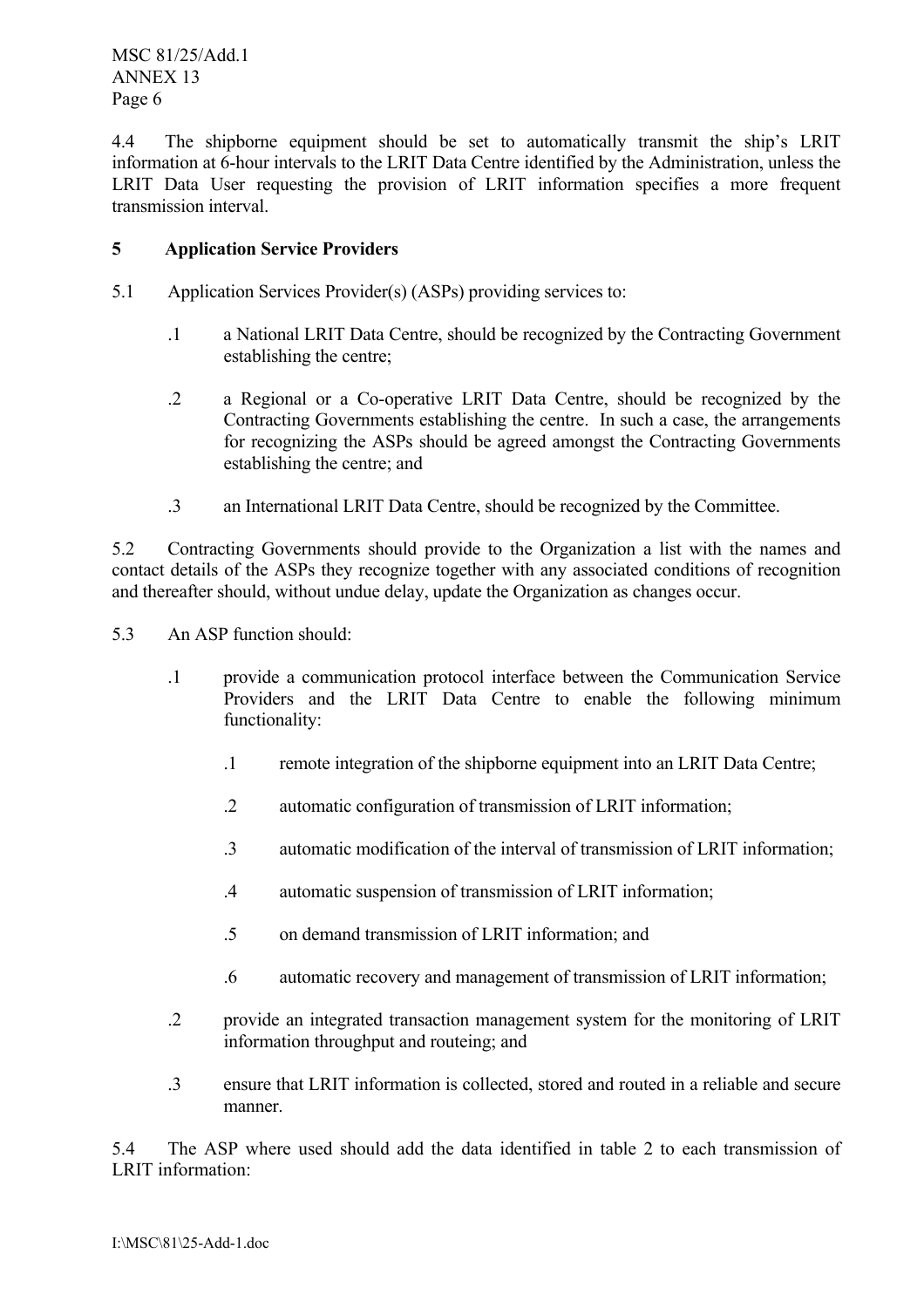### **TABLE 2**

### **DATA TO BE ADDED BY AN APPLICATION SERVICE PROVIDER AND AT THE LRIT DATA CENTRE**

| <b>Parameters</b>                     | <b>Comments</b>                                                                                                                               |
|---------------------------------------|-----------------------------------------------------------------------------------------------------------------------------------------------|
| Ship Identity <sup>(1)</sup>          | The IMO ship identification number <sup>(1)</sup> and MMSI for the ship.                                                                      |
| Time Stamp 2                          | The date and time <sup><math>(2)</math></sup> the position report is received by the ASP (if used).                                           |
| Time Stamp 3                          | The date and time <sup><math>(2)</math></sup> the position report is forwarded from the ASP (if used)<br>to the appropriate LRIT Data Centre. |
| <b>LRIT Data Centre</b><br>Identifier | The identity of the LRIT Data Centre to be clearly indicated by a Unique<br>Identifier.                                                       |
| Time Stamp 4                          | The date and time <sup><math>(2)</math></sup> the position report is received by the LRIT Data Centre.                                        |
| Time Stamp 5                          | The date and time <sup><math>(2)</math></sup> the position report is forwarded from the LRIT Data<br>Centre to an LRIT Data User.             |

Notes: (1) See regulation XI-1/3 and Assembly resolution A.600(15) on IMO ship identification number scheme.

 $(2)$  All times should be indicated as Universal Co-ordinated Time (UTC).

5.5 In addition to the provisions of paragraph 5.3, Administrations, Contracting Governments and the Committee may establish, in relation to the ASPs seeking their recognition, specific requirements as a condition of recognizing a particular ASP.

### **6 Communications Service Providers**

6.1 Communications Service Providers (CSPs) provide services which link the various parts of the LRIT system using communications protocols in order to ensure the end-to-end secure transfer of the LRIT information. This requirement precludes the use of non-secure broadcast systems.

6.2 A CSP may also provide services as an ASP.

### **7 LRIT Data Centre**

- 7.1 All LRIT Data Centres should:
	- .1 establish and continuously maintain systems which ensure, at all times, that LRIT Data Users are only provided with the LRIT information they are entitled to receive as specified in regulation V/19-1;
	- .2 collect LRIT information from ships instructed by their Administrations to transmit the LRIT information to the centre;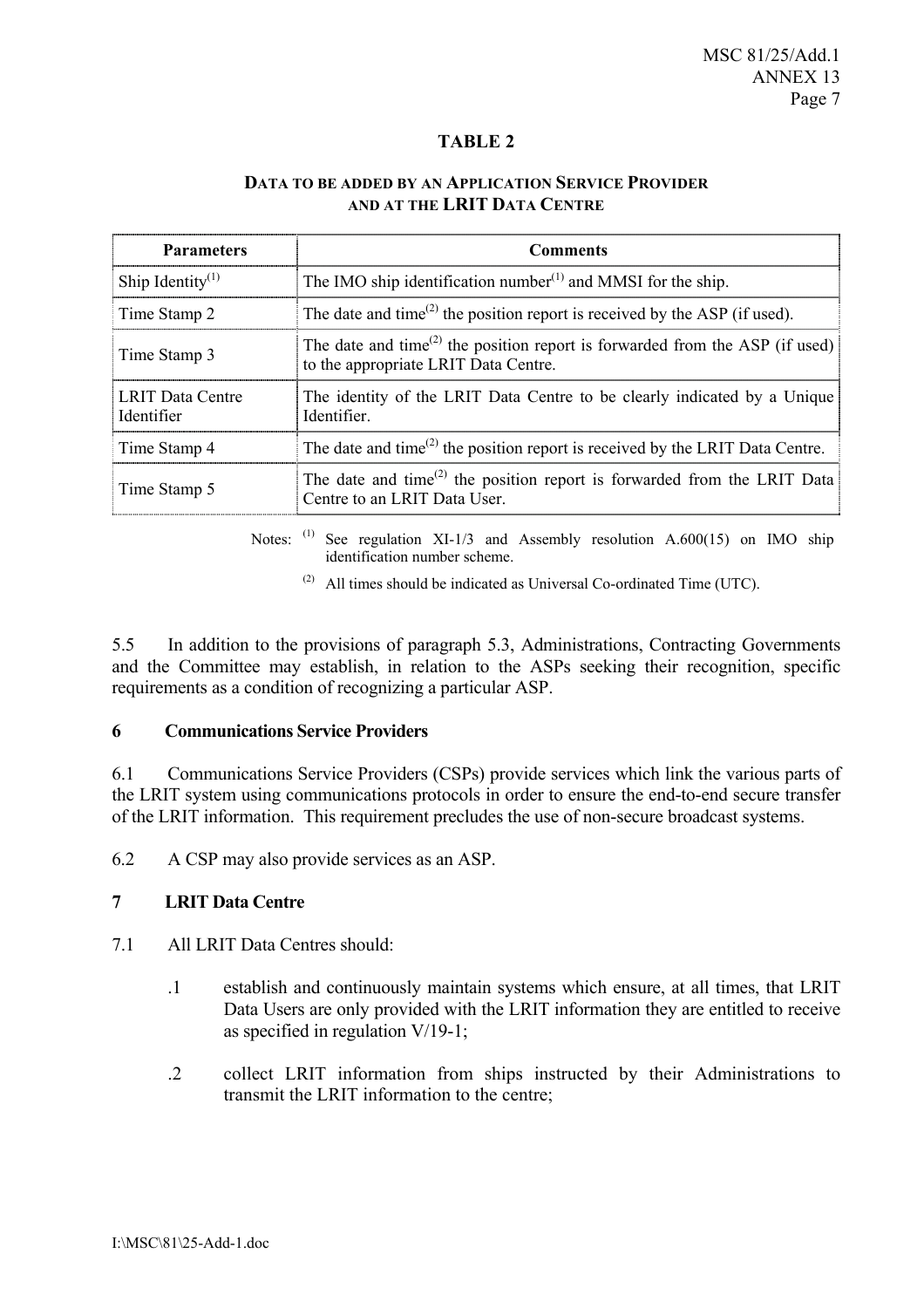- .3 obtain, when requested to provide LRIT information transmitted by ships other than those which transmit the information to the centre, LRIT information from other LRIT Data Centres through the International LRIT Data Exchange;
- .4 make available, when requested to provide LRIT information transmitted by ships other than those which transmit the information to the centre, LRIT information transmitted to the centre to other LRIT Data Centres through the International LRIT Data Exchange;
- .5 execute requests received from LRIT Data Users for polling of LRIT information or for change(s) in the interval(s) of transmission of LRIT information by a ship or a group of ships transmitting the information to the centre;
- .6 relay, when required, requests received from LRIT Data Users through the International LRIT Data Exchange to the other LRIT Data Centres for polling of LRIT information or for change(s) in the interval(s) of transmission of LRIT information by a ship or a group of ships not transmitting the information to the centre;
- .7 execute requests received through the International LRIT Data Exchange from other LRIT Data Centres for polling of LRIT information or for change(s) in the interval(s) of transmission of LRIT information by a ship or a group of ships transmitting the information to the centre;
- .8 upon request disseminate to LRIT Data Users the LRIT information they are entitled to receive in accordance with the agreed arrangements and notify the LRIT Data User and the Administration when a particular ship stops transmitting LRIT information;
- .9 archive LRIT information from ships which transmit the information to the centre, for at least one year and until such time as the Committee reviews and accepts the annual report of the audit of its performance by the LRIT Co-ordinator. However, the archived LRIT information should provide a complete record of the activities of the centre between two consecutive annual audits of its performance;
- .10 for LRIT information archived within the last 4 days, send the LRIT information within 30 min of receiving a request;
- .11 for LRIT information archived between 4 and 30 days previously, send the LRIT information within 1 h of receiving a request;
- .12 for LRIT information archived more than 30 days previously, send the LRIT information within 5 days of receiving a request;
- .13 ensure using appropriate hardware and software, that LRIT information is backed-up at regular intervals, stored at suitable off-site location(s) and available as soon as possible in the event of disruption to ensure continuity of service;
- .14 maintain a record of the ships which transmit LRIT information to the centre including name of ship, IMO Ship identification number, call sign and Maritime Mobile Service Identity (MMSI);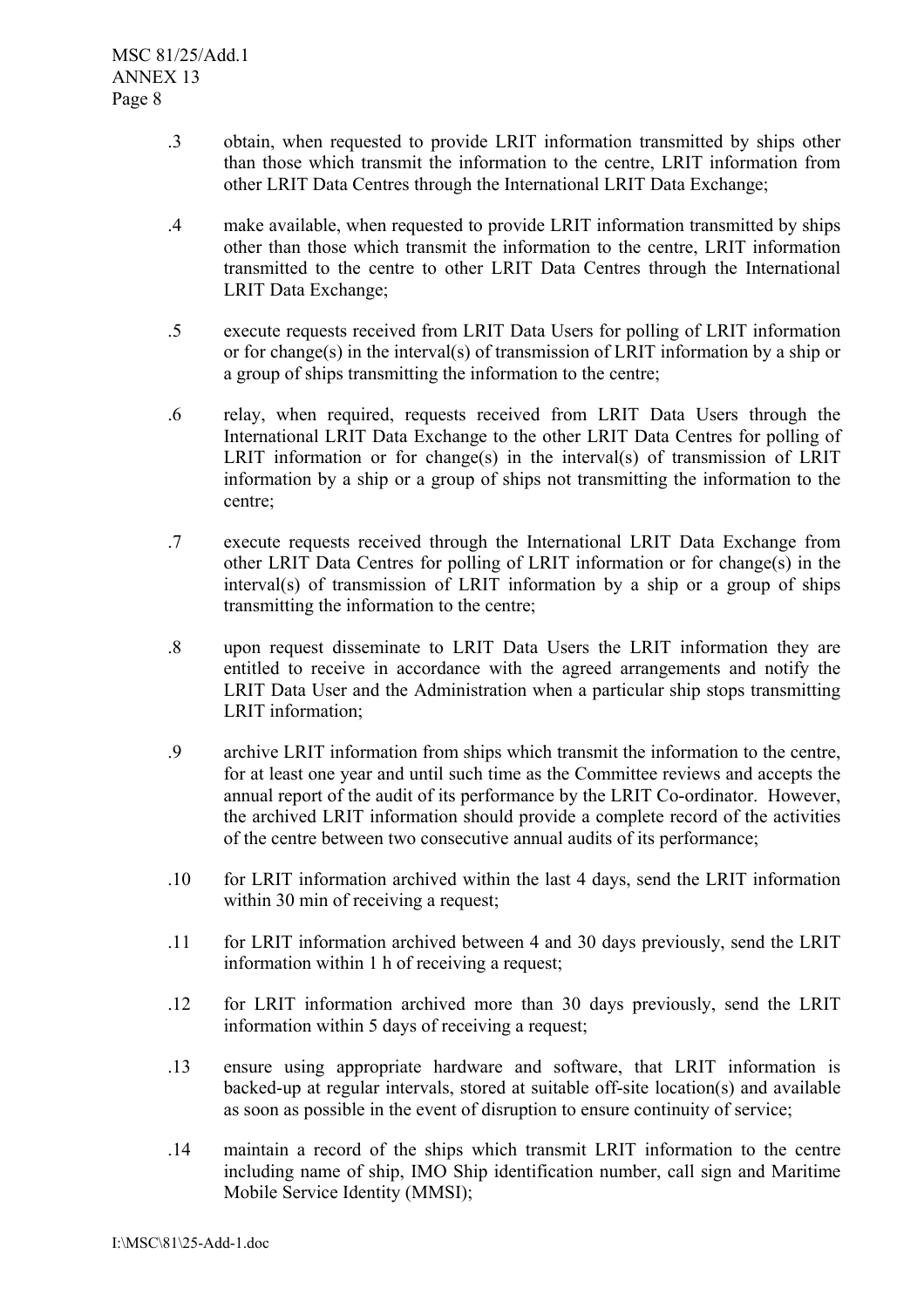- .15 use a standard protocol for communications with the International LRIT Data Exchange;
- .16 use a standard secure transmission method with the International LRIT Data Exchange;
- .17 use a secure authentication method with LRIT Data Users;
- .18 use a standard and expandable message format for communicating with the International LRIT Data Exchange;
- .19 use reliable connections (e.g. TCP) to ensure that the LRIT information is successfully received by the LRIT Data Centres; and
- .20 add the appropriate data identified in table 2 to each transmission of LRIT information collect by the centre.
- 7.2 The performance of all LRIT Data Centres should be audited by the LRIT Co-ordinator.

7.2.1 All LRIT Data Centres should co-operate and make available to the LRIT Co-ordinator the information required to enable the satisfactory completion of an audit of their performance.

7.3 Notwithstanding the provisions of paragraph 7.1, all LRIT Data Centres should provide to Search and rescue services (SAR services), LRIT information transmitted by all ships located within the geographic area specified by the SAR service requesting the information so as to permit the rapid identification of ships which may be called upon to provide assistance in relation to the search and rescue of persons in distress at sea. The LRIT information should be provided irrespective of the location of the geographic area and should be provided even if the geographic area is outside the search and rescue region associated with the SAR service requesting the information (regulation V/19-1.12 refers).

## **8 National, Regional and Co-operative LRIT Data Centres**

8.1 A Contracting Government may establish a National LRIT Data Centre. A Contracting Government establishing such a centre should provide relevant details to the Organization and thereafter should, without undue delay, update the information provided as and when changes occur.

8.2 A group of Contracting Governments may establish either a Regional or a Co-operative LRIT Data Centre. The arrangements for establishing such a centre should be agreed amongst the Contracting Governments concerned. One of the Contracting Governments establishing such a centre should provide relevant details to the Organization and thereafter should, without undue delay, update the information provided as and when changes occur.

8.3 Upon request, National, Regional and Co-operative LRIT Data Centres may provide services to Contracting Governments other than those establishing the centre.

8.3.1 The arrangements for providing services should be agreed between the LRIT Data Centre and the Contracting Government requesting the provision of the services.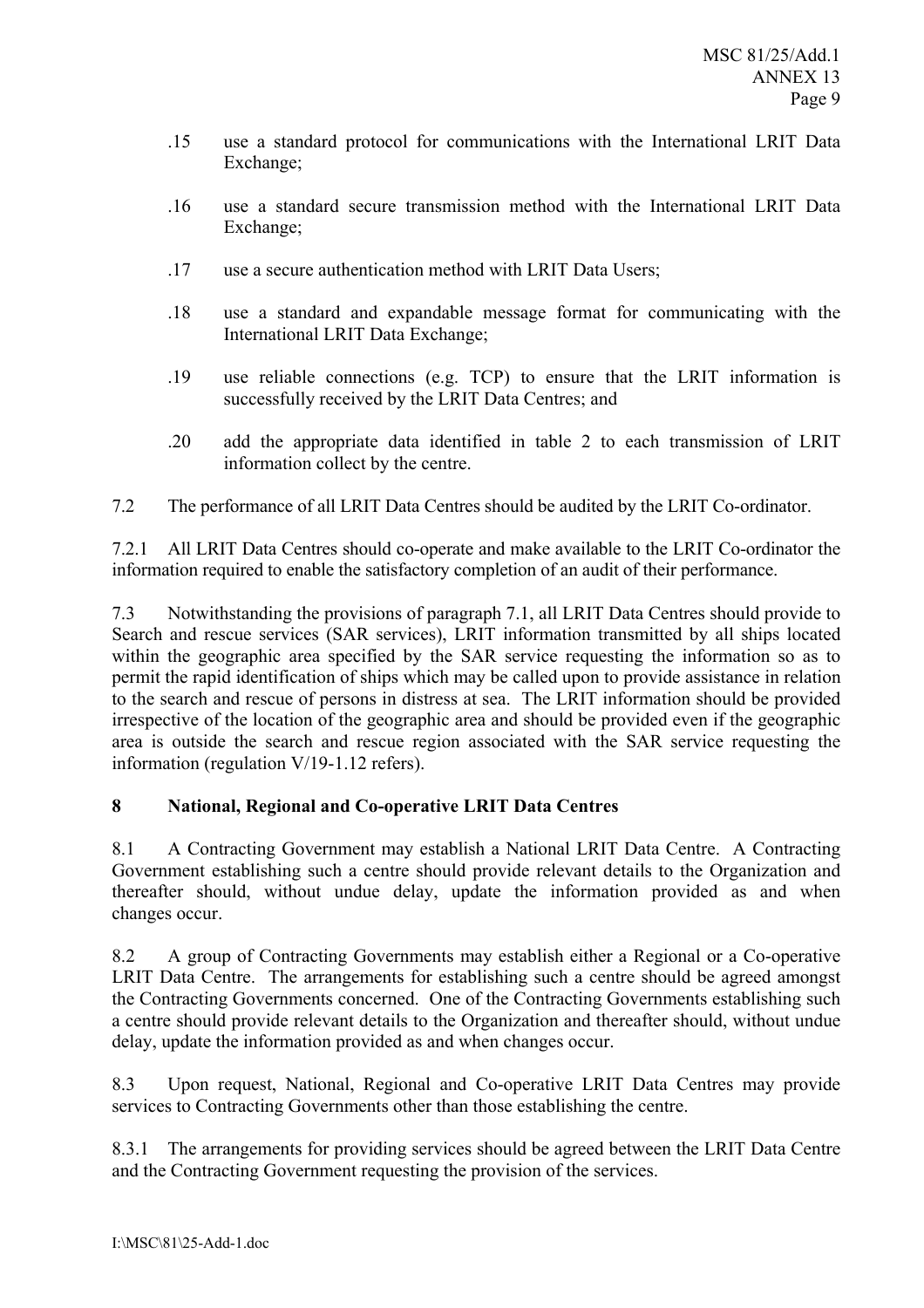8.3.2 The Contracting Government establishing the National LRIT Data Centre or one of the Contracting Governments establishing the Regional or Co-operative LRIT Data Centre should, if the centre provides services to Contracting Governments other than those which established the centre, provide relevant details to the Organization and thereafter should, without undue delay, update the information provided as and when changes occur.

8.4 National, Regional and Co-operative LRIT Data Centres may also serve as a National, Regional or Co-operative Vessel Monitoring System (VMS) and may require, as VMS, the transmission from ships of additional information, or of information at different intervals, or of information from ships which are not required to transmit LRIT information. VMSs may also perform other functions.

8.4.1 If a National, Regional or Co-operative LRIT Data Centre collects additional information from ships, it should transmit only the required LRIT information to the other LRIT Data Centres through the International LRIT Data Exchange.

# **9 International LRIT Data Centre**

9.1 An International LRIT Data Centre recognized by the Committee should be established.

9.2 Contracting Governments not participating in a National, Regional or Co-operative LRIT Data Centre, or Contracting Governments having an interest in the establishment of an International LRIT Data Centre should co-operate, under the co-ordination of the Committee, with a view to ensuring its establishment.

9.3 Ships, other than those which are required to transmit LRIT information to either a National, Regional or Co-operative LRIT Data Centre, should transmit the required LRIT information to the International LRIT Data Centre.

9.4 An International LRIT Data Centre may, upon request, collect additional information from ships entitled to fly the flag of an Administration on the basis of specific arrangements concluded with the Administration concerned.

## **10 International LRIT Data Exchange**

10.1 An International LRIT Data Exchange recognized by the Committee should be established.

10.2 Contracting Governments should co-operate, under the co-ordination of the Committee, with a view to ensuring the establishment of the International LRIT Data Exchange.

- 10.3 The LRIT International Data Exchange should:
	- .1 route LRIT information between LRIT Data Centres using the information provided in the LRIT Data Distribution Plan;
	- .2 be connected to all LRIT Data Centres;
	- .3 use a store and forward-buffer to ensure LRIT information is received;
	- .4 automatically maintain journal(s) containing message header information only which may be used for: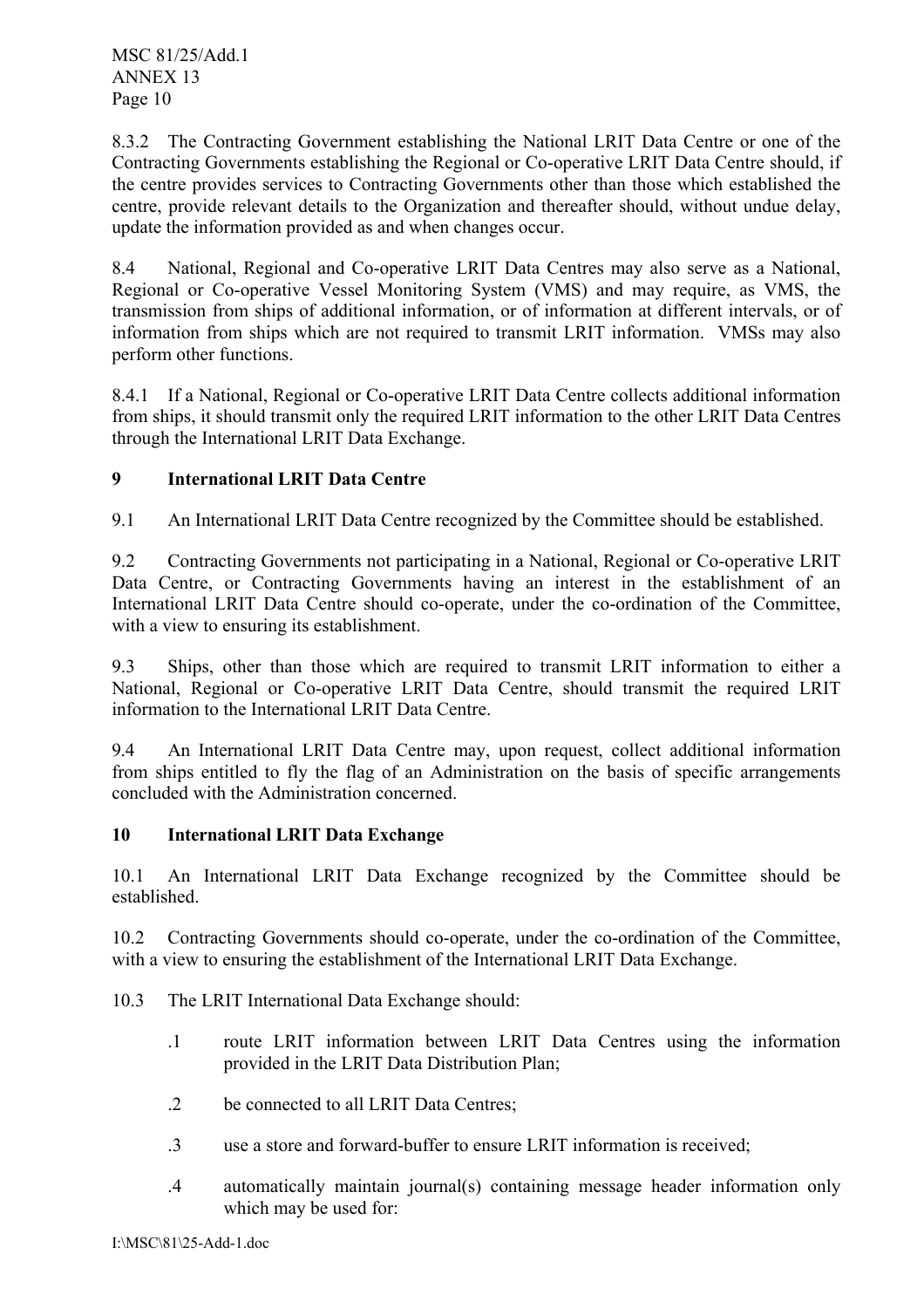- .1 invoicing functions and settlement of invoicing disputes; and
- .2 audit purposes;
- .5 archive journal(s), for at least one year and until such time as the Committee reviews and accepts the LRIT Co-ordinator's annual report of the audit of its performance. However, the archived journal(s) should provide a complete record of the activities of the exchange between two consecutive annual audits of its performance;
- .6 prepare, as necessary, performance related statistical information based on the information contained in the journal(s);
- .7 use a standard protocol for communications with LRIT Data Centres;
- .8 use a standard secure access method with the LRIT Data Centres;
- .9 use a standard and expandable message format for communicating with the LRIT Data Centres;
- .10 use reliable connections (e.g. TCP) to ensure that the LRIT information is successfully received by the LRIT Data Centres;
- .11 use agreed protocols to connect to LRIT Data Centres;
- .12 not archive LRIT information; and
- .13 have continuous access to current LRIT Data Distribution Plan.

### **11 LRIT Data Distribution Plan**

- 11.1 The Organization should establish and maintain the LRIT Data Distribution Plan.
- 11.2 The LRIT Data Distribution Plan should include:
	- .1 a list of Contracting Governments and Search and rescue services entitled to receive LRIT information, and their points of contact;
	- .2 information on the boundaries of geographic areas within which each Contracting Government is entitled to receive LRIT information about ships in the area;
	- .3 information on any standing orders given by a Contracting Government pursuant to paragraphs 16.1.2, 16.1.3 and/or 16.1.4;
	- .4 information supplied by Administrations pursuant to the provisions of regulation V/19-1.8.1.4;
	- .5 information supplied by Administrations pursuant to the provisions of regulation  $V/19-1.9.2$ ;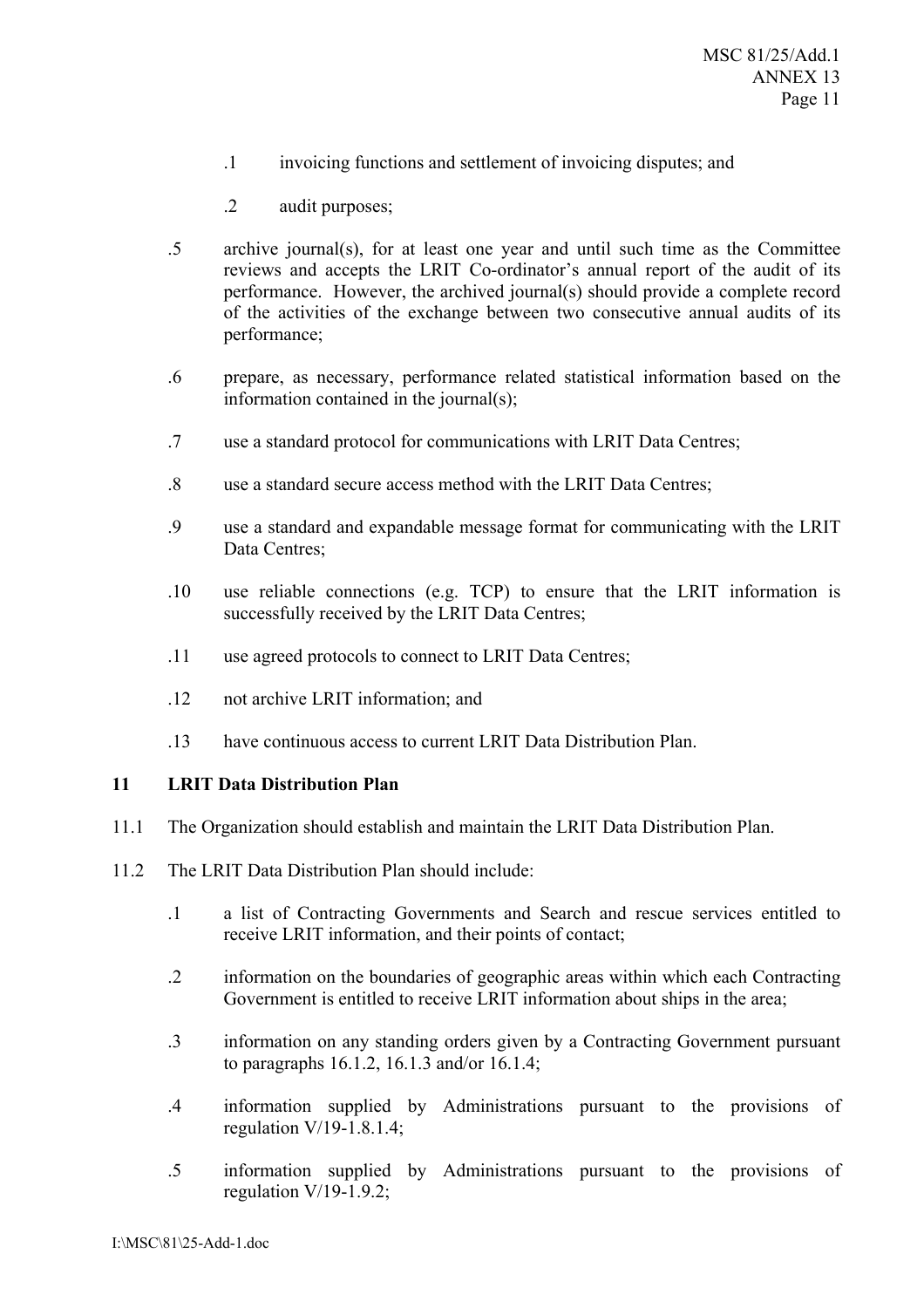- .6 a list of ports and port facilities together with the associated geographic co-ordinates (based on WGS 84 datum) located within the territory of each Contracting Government;
- .8 a list of the National, Regional, Co-operative and International LRIT Data Centre(s) and their points of contact; and
- .9 a record indicating which LRIT Data Centre is collecting and archiving LRIT information for each of the Contracting Governments.

## **12 LRIT system security**

12.1 LRIT communications using land-line links should provide for data security using methods such as:

- .1 authorization: Access should only be granted to those who are authorized to see the specific LRIT information;
- .2 authentication: Any party exchanging information within the LRIT system should require authentication before exchanging information;
- .3 confidentiality: Parties running an application server should protect the confidentiality of the LRIT information to ensure that it is not disclosed to unauthorized recipients when it travels across the LRIT system; and
- .4 integrity: Parties exchanging LRIT information should ensure that the integrity of the LRIT information is guaranteed and that no data has been altered.

## **13 LRIT system performance**

13.1 LRIT information should be available to an LRIT Data User within 15 min of the time it is transmitted by the ship.

13.2 On-demand LRIT information reports should be provided to an LRIT Data User within 30 min of the time the LRIT Data User requested the information.

13.3 The quality of service:

### Number of delivered reports meeting latency requirements Total number of report requests x 100%

should be:

- .1 95% of the time over any 24-hour period; and
- .2 99% over any 1 month.

## **14 LRIT Co-ordinator**

14.1 The LRIT Co-ordinator should be appointed by the Committee.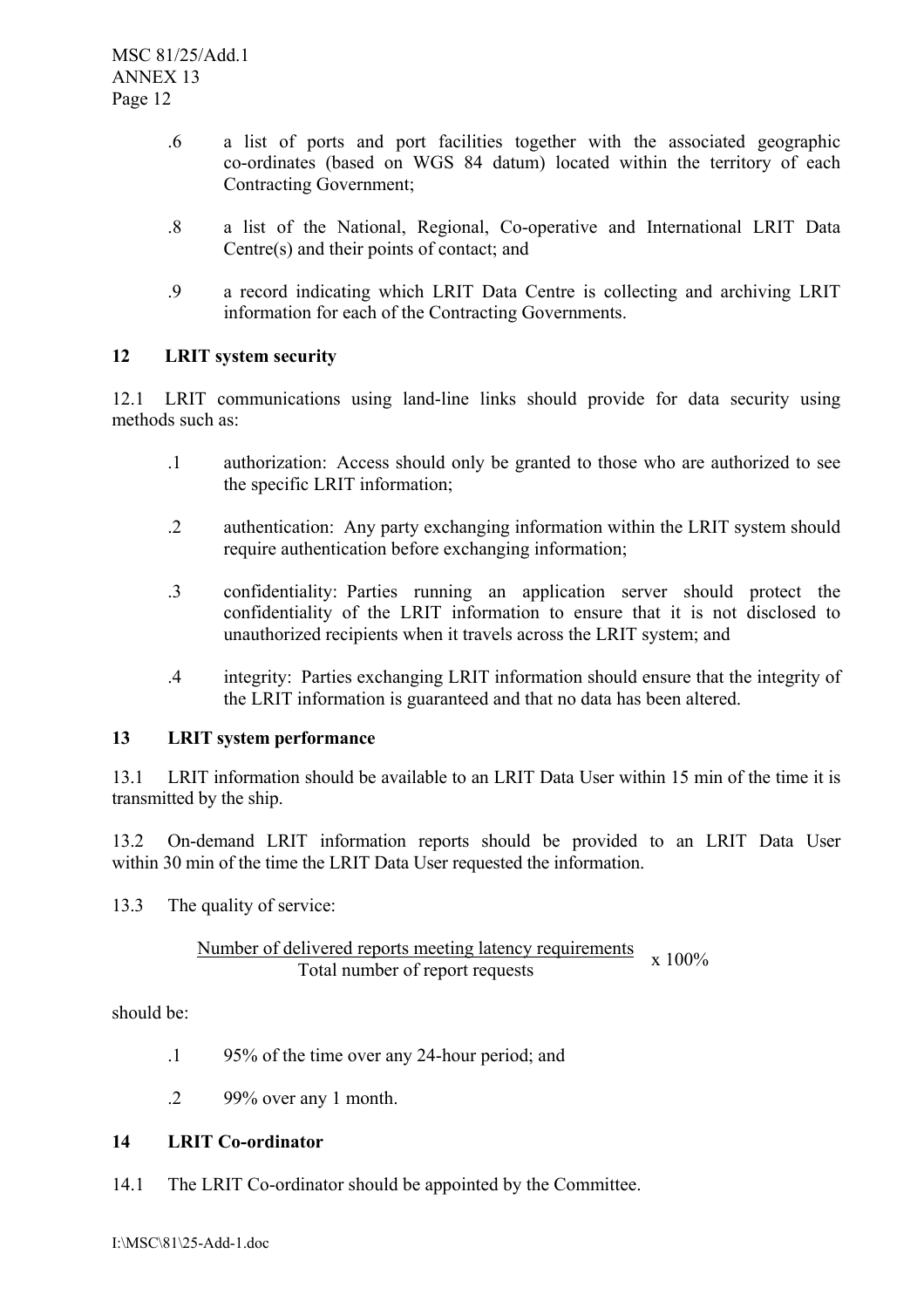14.2 The LRIT Co-ordinator should assist in the establishment of the International LRIT Data Centre and International LRIT Data Exchange by:

- .1 participating in the development of any required technical specifications taking into account the present Performance standard and any relevant decisions of the Committee<sup>.</sup>
- .2 issuing requests for the submission of proposals for the establishment and operation of the International LRIT Data Centre and International LRIT Data Exchange;
- .3 evaluating the management, operational, technical and financial aspects of the proposals received taking into account the present Performance standard and any other related decisions of the Committee and submitting its recommendations in this respect for consideration by the Committee; and
- .4 participating in the initial developmental testing of the LRIT system and reporting its findings in this respect for consideration by the Committee.
- 14.3 The LRIT Co-ordinator should perform the following administrative functions:
	- .1 upon request, investigation of disputes and operational, technical and invoicing difficulties and make recommendations for their settlement to the parties concerned;
	- .2 participation in the testing for the integration of new LRIT Data Centres into the LRIT system and providing relevant information to the Committee; and
	- .3 participation in the testing of new or modified procedures or arrangements for communications between the International LRIT Data Exchange and the LRIT Data Centres and providing relevant information to the Committee.

14.4 The LRIT Co-ordinator should undertake a review of the performance of the LRIT system taking into account the provisions of regulation V/19-1, the present Performance standard and any related decisions of the Committee and should report its findings to the Committee at least annually. In this respect, the LRIT Co-ordinator should:

- .1 review the performance of Application Service Providers (or Communication Service Providers when they act as Application Services Providers) providing services to the International LRIT Data Centre;
- .2 audit the performance of all LRIT Data Centres based on archived information and their fee structures;
- .3 audit the performance of the International LRIT Data Exchange and its fee structure, if any; and
- .4 verify that Contracting Governments and Search and rescue services receive the LRIT information they have requested and are entitled to receive.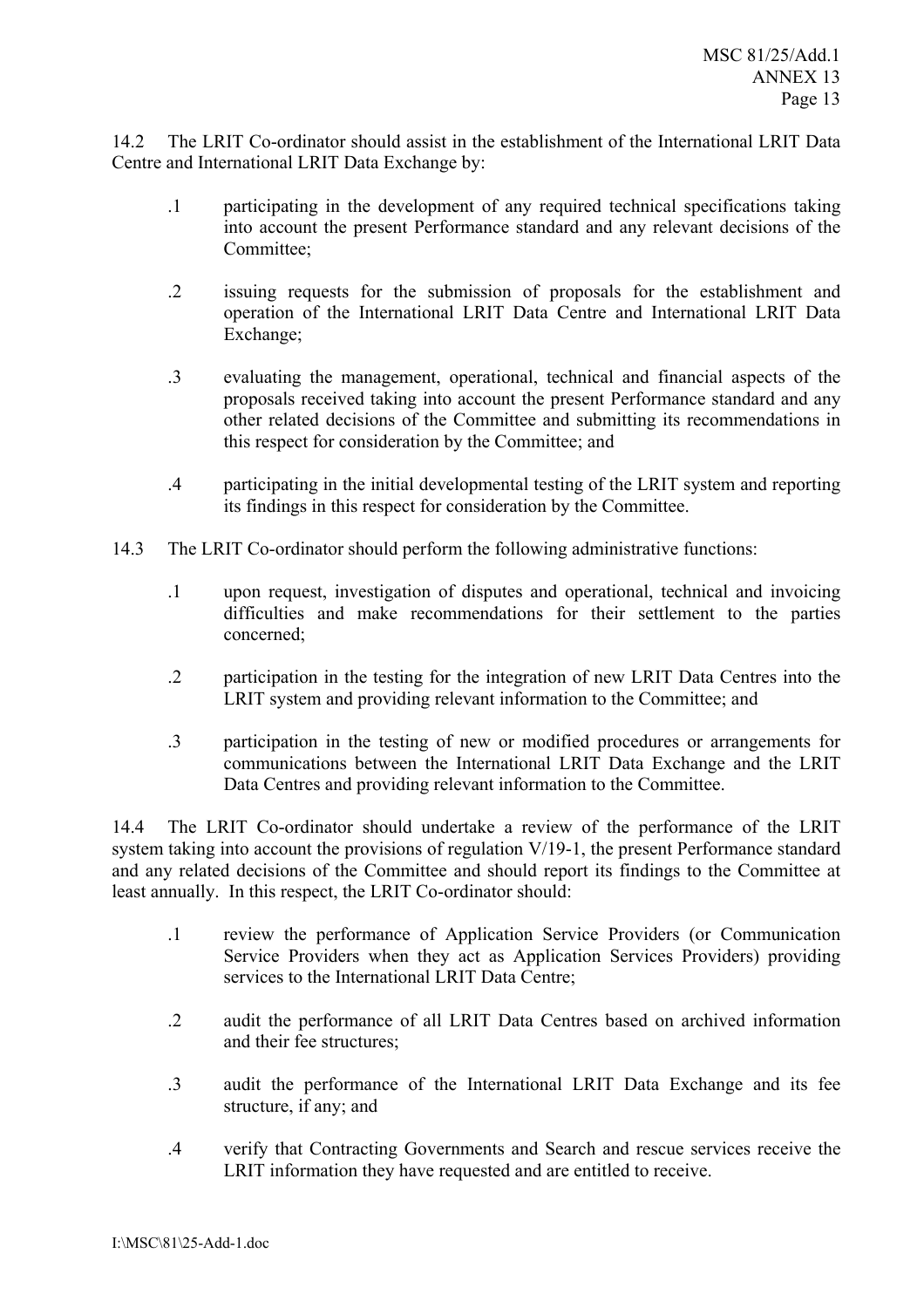MSC 81/25/Add.1 ANNEX 13 Page 14

14.5 The LRIT Co-ordinator should, for the purpose of reviewing the performance of the LRIT system:

- .1 be given the required level of access, by the LRIT Data Centres and the International LRIT Data Exchange, to management, charging, technical and operational data;
- .2 collect and analyse samples of LRIT information provided to LRIT Data Users; and
- .3 collect and analyse statistics compiled by LRIT Data Centres and the International LRIT Data Exchange.

14.6 In addition to reporting to the Committee on the performance of the LRIT system including any identified non-conformities, the LRIT Co-ordinator may make recommendations to the Committee, based on an analysis of its findings, with a view to improving the efficiency, effectiveness and security of the LRIT system.

14.7 Neither the Organization nor any of the Contracting Governments should be responsible for making any direct payments to the LRIT Co-ordinator for the services it may provide. However, Contracting Governments may be required to pay fees to LRIT Data Centres for the LRIT information they request and receive which, for example, may contain elements to offset the costs associated with functions performed by the LRIT Co-ordinator. The LRIT Co-ordinator may recover its costs for the services it provides.

# **15 Administrations**

15.1 Each Administration should decide to which LRIT Data Centre ships entitled to fly its flag are required to transmit LRIT information.

15.2 Each Administration should provide to the selected LRIT Data Centre the following information for each of the ships entitled to fly its flag which is required to transmit LRIT information:

- .1 name of ship;
- .2 IMO Ship identification number;
- .3 call sign; and
- .4 Maritime Mobile Service Identity.

15.3 Upon the transfer of the flag of a ship which is required to transmit LRIT information from another State, the Administration whose flag the ship is now entitled to fly should provide, without undue delay, to the selected LRIT Data Centre in addition to the information specified in paragraph 15.2 the following information:

- .1 the effective date and time (UTC) of transfer; and
- .2 the State whose flag the ship was formally entitled to fly, if known.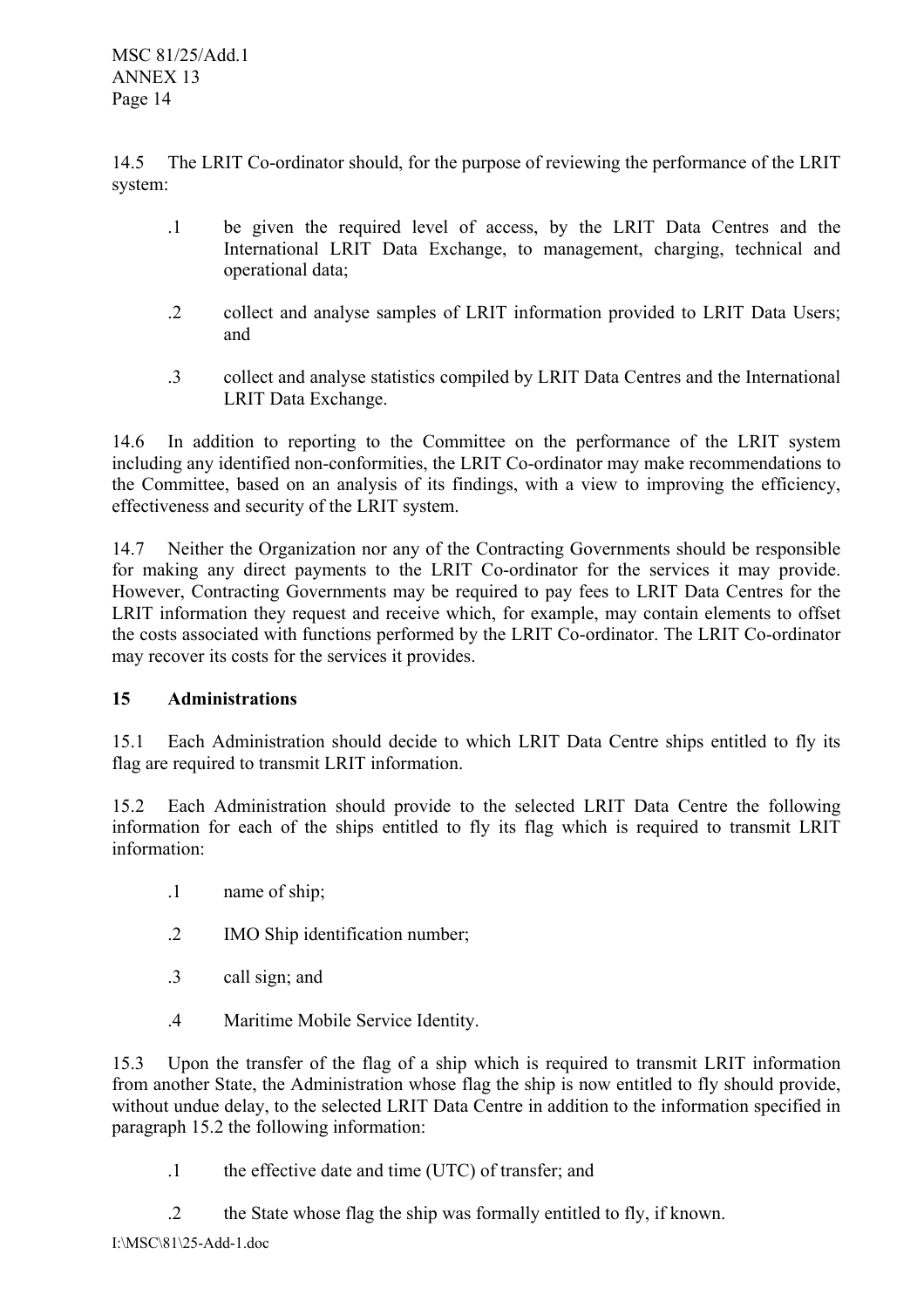15.4 Administrations should, without undue delay, update the LRIT Data Centre as and when changes to the information they have provided under paragraphs 15.2 and 15.3 occur.

15.5 Upon the transfer of the flag of a ship which is required to transmit LRIT information to another State or when the ship is to be taken permanently out of service, the Contracting Government of the State whose flag the ship was entitled to fly hitherto should provide, without undue delay, to the LRIT Data Centre the following information:

- .1 name of ship;
- .2 IMO Ship identification number;
- .3 the effective date and time (UTC) of the transfer, or when the ship was, or will be, taken permanently out of service; and
- .4 the State to which the flag of the ship has been transferred, if known.

### **16 Contracting Governments**

- 16.1 Each Contracting Government should:
	- .1 obtain the LRIT information to which it is entitled to under the provisions of regulation V/19-1, and has requested, from the LRIT Data Centre designated under paragraph 15.1. Contracting Governments which have no ships entitled to fly their flag may receive the LRIT information they are entitled to under the provisions of regulation V/19-1 from any one of the LRIT Data Centres but should select one LRIT Data Centre from which they wish to receive the information;
	- .2 if it wishes to receive LRIT information pursuant to the provisions of regulation V/19-1.8.1.1, indicate to the LRIT Data Centre the criteria for receiving such information. If so decided the Contracting Government may give the LRIT Data Centre a standing order regarding the criteria for receiving LRIT information;
	- .3 if it wishes to receive LRIT information pursuant to the provisions of regulation V/19-1.8.1.2, indicate to the LRIT Data Centre the name and the IMO Ship identification number of the particular ship and either:
		- .1 the distance from its coast; or
		- .2 the distance from a port; or
		- .3 a point in time,

from when it requires the provision of LRIT information transmitted by the ship. If so decided the Contracting Government may give the LRIT Data Centre a standing order regarding the criteria for receiving LRIT information. If the standing order is a distance from a port, the Contracting Government also has to inform the centre of the name of the port each ship is proceeding to;